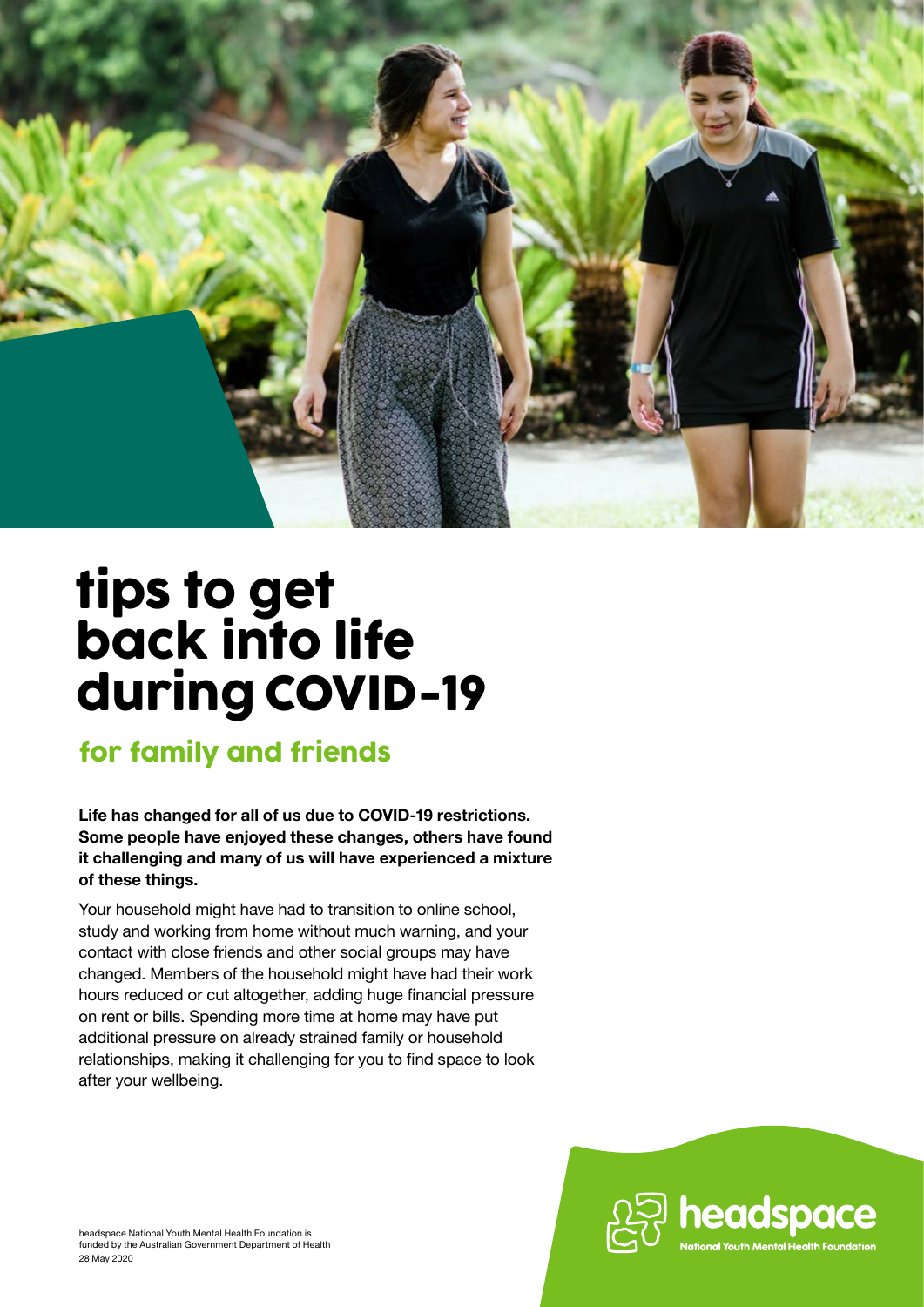### Common responses

#### As a result of COVID-19 challenges you, your family or household members might find yourselves:

- **•** struggling to find motivation or keep a routine
- not keeping up with day to day chores
- being less interested in things usually enjoy
- sleeping a lot more or less
- increasing the use of alcohol and other drugs
- **•** struggling to exercise
- making comparisons with others and feeling inadequate
- feeling worried about the future.

People manage their feelings differently and isolation might have meant that you or the people close to you have had to find new ways to look after themselves.

Some might have taken more breaks, stayed in bed or relaxed more often. Others may have tried to change their expectations and be kinder to themselves. Others might have connected with others online, or played online challenges and games. Some may have avoided difficult conversations or activities.



Our [7 tips for a healthy](https://headspace.org.au/young-people/tips-for-a-healthy-headspace/)  [headspace](https://headspace.org.au/young-people/tips-for-a-healthy-headspace/) can help build new ways of coping during these unusual times



### Preparing for change

Many people are starting to think about how life will change when restrictions ease.

While some people are looking forward to this, it doesn't mean the next few weeks or months will be smooth sailing for everyone.

#### People in your household might be:

- thinking that returning to life before COVID-19 seems like a huge task
- finding things that used to be easy becoming difficult, worrying or scary
- finding it hard to get going
- concerned about catching the virus
- realising they want to make changes to the way they live their lives
- wondering if their friendships will be the same
- thinking about how to re-establish intimate relationships
- worrying about their alcohol and other drugs use.